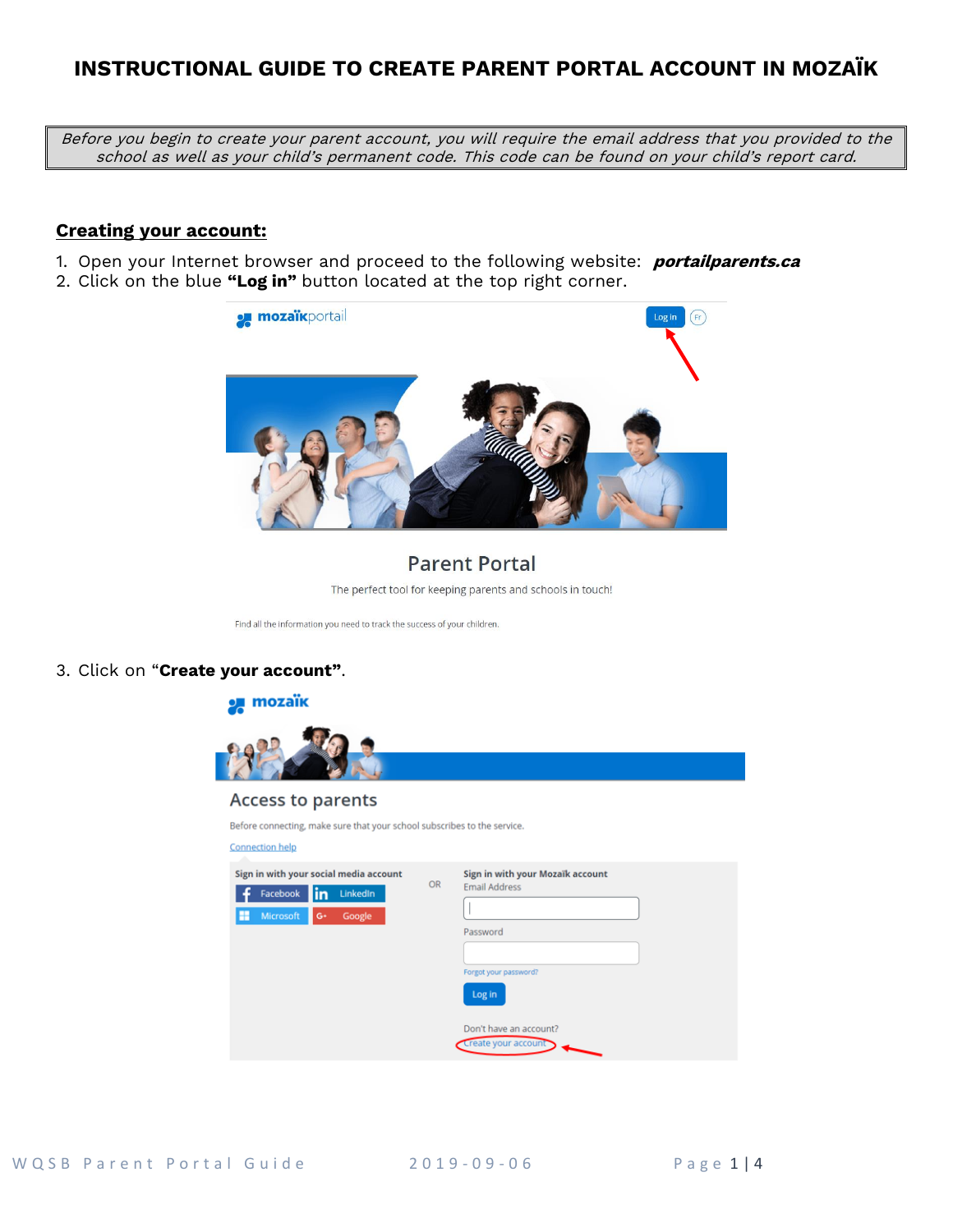- 4. In the **"Email Address"** box, enter your email address.
- 5. Click on **"Get a verification code"**. The code will be sent to the email address you entered.

| mozaik                                                                   |
|--------------------------------------------------------------------------|
|                                                                          |
|                                                                          |
| Access to parents                                                        |
| Before connecting, make sure that your school subscribes to the service. |
| Connection help                                                          |
| Complete the following:                                                  |
| The Email Address must be the one you provided to the school.            |
| Email Address                                                            |
| youremail@web.ca¶                                                        |
| Get a verification code                                                  |
| New Password                                                             |
|                                                                          |
| Confirmation                                                             |
|                                                                          |
| Save<br>Cancel                                                           |

Do not close this page while you retrieve the verification code that was sent to you. The verification code is time sensitive and will expire after several minutes. If the email from Mozaïk is not in your inbox, please verify your junk mail.

- 6. Enter the code received in the **"Verification code"** box.
- 7. Click on **"Verify code"** button.

| mozaïk                                                                   |  |
|--------------------------------------------------------------------------|--|
|                                                                          |  |
| <b>Access to parents</b>                                                 |  |
| Before connecting, make sure that your school subscribes to the service. |  |
| <b>Connection help</b>                                                   |  |
| Complete the following:                                                  |  |
| The Email Address must be the one you provided to the school.            |  |
| <b>Email Address</b><br>youremail@web.ca¶                                |  |
| <b>Verification Code</b>                                                 |  |
| Enter-the-verification-code-here¶                                        |  |
| Verify code<br>Get a new code                                            |  |
|                                                                          |  |
| New Password                                                             |  |
|                                                                          |  |
| Confirmation                                                             |  |
|                                                                          |  |
| Save<br>Cancel                                                           |  |
|                                                                          |  |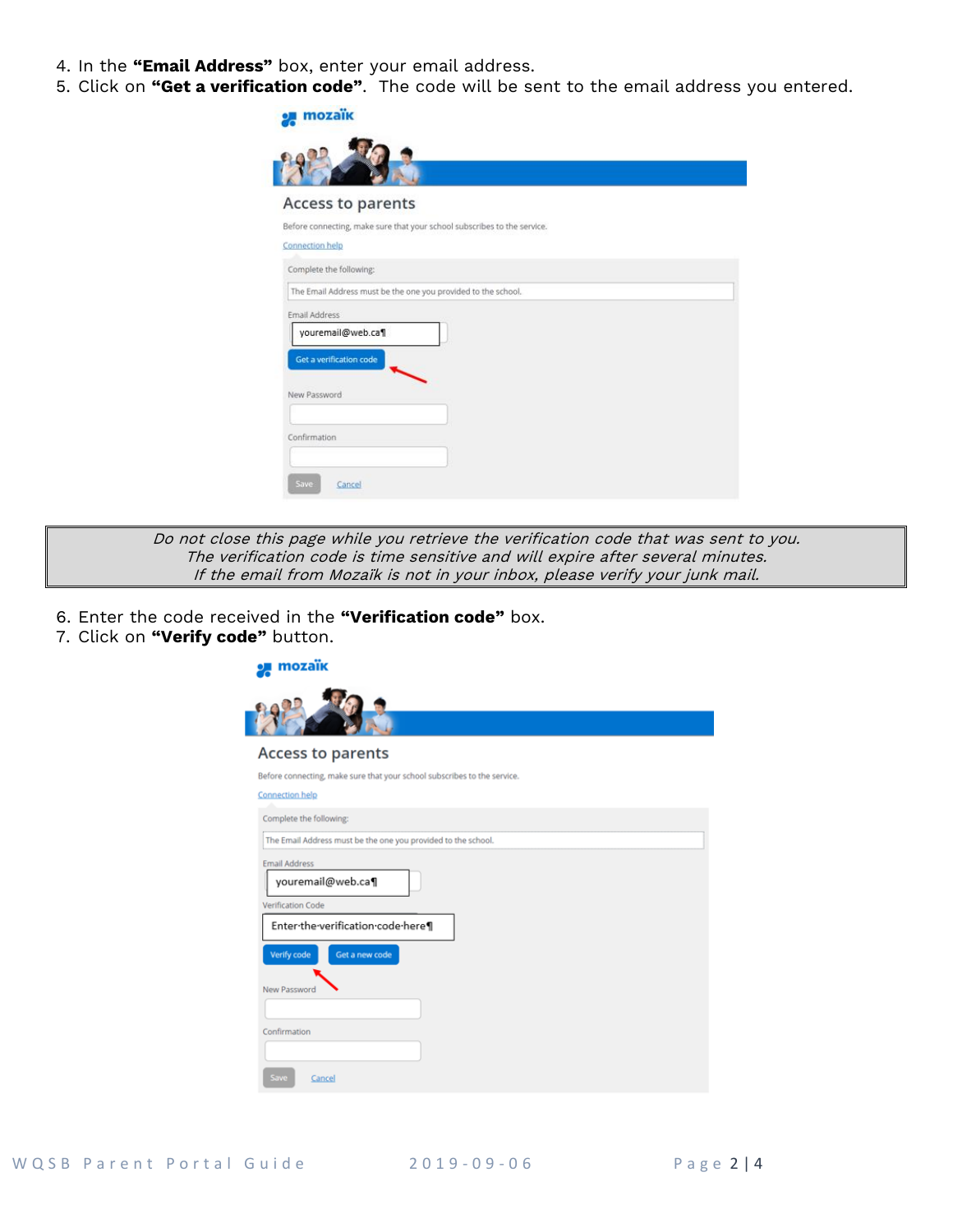Password must be 8-16 characters in length must contain 3 of the following 4 elements: lowercase letter, uppercase letter, number & special character.

| <b>Access to parents</b>                                                 |
|--------------------------------------------------------------------------|
| Before connecting, make sure that your school subscribes to the service. |
| <b>Connection help</b>                                                   |
| Complete the following:                                                  |
| The Email Address must be the one you provided to the school.            |
| <b>Email Address</b><br>youremail@web.ca¶                                |
| The Email Address must be the one you provided to the school.            |
| Change e-mail                                                            |
| New Password                                                             |
|                                                                          |
| Confirmation                                                             |
|                                                                          |
| Save<br>Cancel                                                           |

Your account has now been created.

### **Link your child(ren) to your account:**

- 1. In the School Board drop-down list, select **"Western Quebec School Board"**.
- 2. Enter your child's last name, first name, date of birth and permanent code.

My Mozaïk Account

| т                   | Is your Mozaïk account email (<br>the one the<br>school uses to communicate with you? |
|---------------------|---------------------------------------------------------------------------------------|
|                     | If this is not the case, you must first contact the school administration to make     |
|                     | changes.                                                                              |
|                     | No child linked to my account                                                         |
|                     | Link My Child to My Account                                                           |
|                     | Please fill out the form below to get access to your child's school information.      |
|                     | I received a PIN from the school institution<br>no                                    |
| <b>School Board</b> | My child attends a private institution<br>no                                          |
|                     | <b>Western Quebec School Board</b>                                                    |
|                     | <b>Child's Last Name</b>                                                              |
|                     |                                                                                       |
|                     | <b>Child's First Name</b>                                                             |
|                     |                                                                                       |
| Date of Birth       |                                                                                       |
|                     |                                                                                       |
|                     | Id. Number or Permanent Code                                                          |
|                     |                                                                                       |
| My Email ?          |                                                                                       |
|                     |                                                                                       |

3. Click on Save.

You have now successfully linked your child to your account.